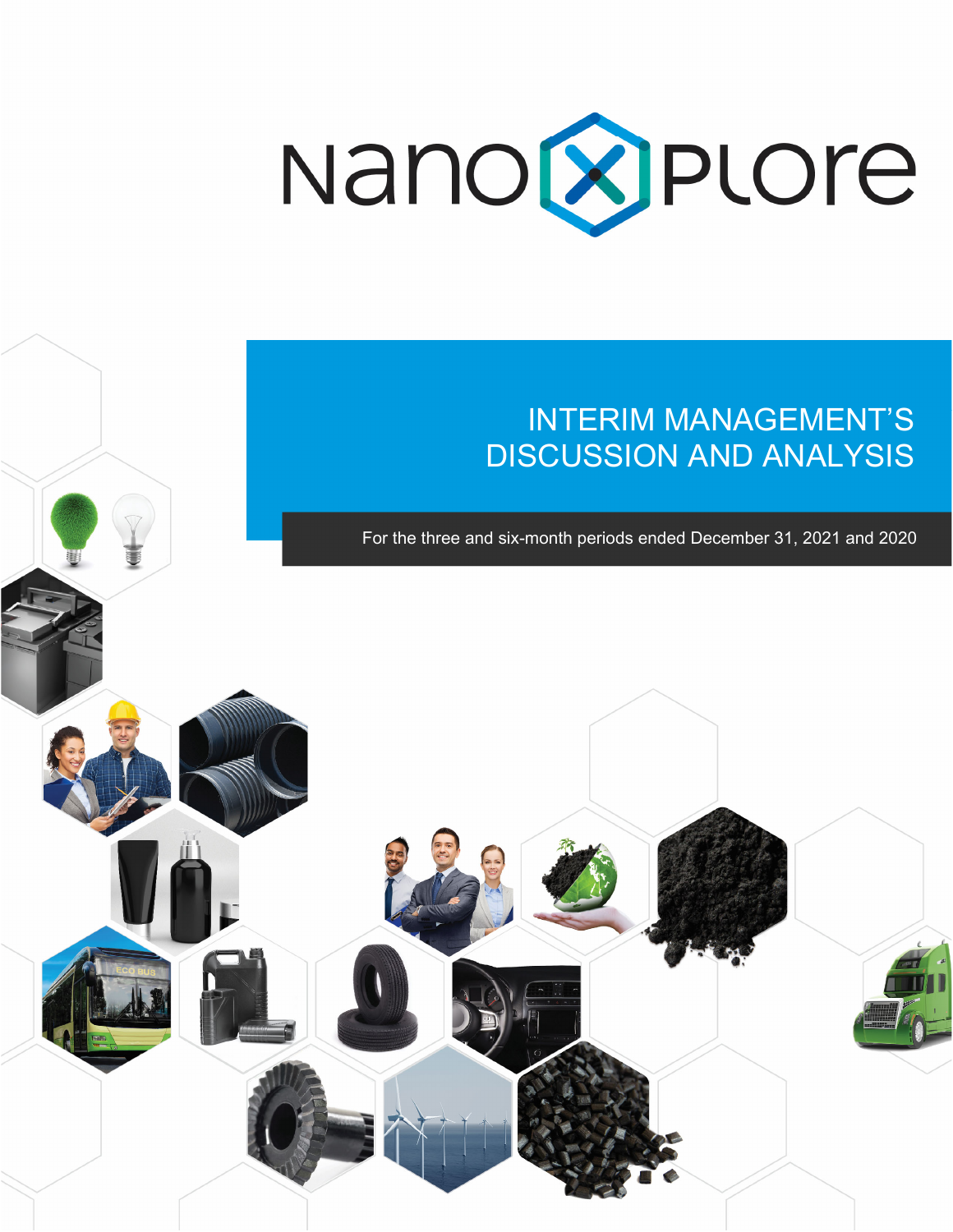### **[Unless specified otherwise, all amounts are expressed in Canadian dollars]**

This interim Management's discussion and analysis ("MD&A") provides a review of NanoXplore Inc.'s operations, performance and financial position for the three and six-month periods ended December 31, 2021 and 2020 and should be read in conjunction with the unaudited consolidated financial statements for the three and six-month periods ended December 31, 2021 and 2020 and with the audited consolidated financial statements for the years ended June 30, 2021 and 2020. The purpose of this document is to provide information on our activities. The information contained herein is dated as of February 10, 2022, date on which the MD&A was approved by the Company's board of directors. You will find more information about us on NanoXplore's website at www.nanoxplore.ca and on SEDAR at www.sedar.com, including all press releases.

 $\mathcal{L}_\mathcal{L} = \{ \mathcal{L}_\mathcal{L} = \{ \mathcal{L}_\mathcal{L} = \{ \mathcal{L}_\mathcal{L} = \{ \mathcal{L}_\mathcal{L} = \{ \mathcal{L}_\mathcal{L} = \{ \mathcal{L}_\mathcal{L} = \{ \mathcal{L}_\mathcal{L} = \{ \mathcal{L}_\mathcal{L} = \{ \mathcal{L}_\mathcal{L} = \{ \mathcal{L}_\mathcal{L} = \{ \mathcal{L}_\mathcal{L} = \{ \mathcal{L}_\mathcal{L} = \{ \mathcal{L}_\mathcal{L} = \{ \mathcal{L}_\mathcal{$ 

The financial statements have been prepared in accordance with International Financial Reporting Standards ("IFRS"). The Company has consistently applied the accounting policies used in the preparation of its IFRS financial statements, including the comparative figures. We occasionally refer to non-IFRS financial measures in the MD&A. See the Non-IFRS measures section for more information. The terms "we", "our", "us", ''NanoXplore'' or the "Company" mean NanoXplore Inc. and its subsidiaries, unless otherwise indicated.

"Q2-2022" and "Q2-2021" refer to the three-month periods ended December 31, 2021 and 2020 respectively, and "YTD 2022" and "YTD 2021" refer to the six-month periods ended December 31, 2021 and 2020 respectively.

# **1. FORWARD-LOOKING STATEMENTS**

This MD&A contains certain forward-looking statements within the meaning of applicable Canadian securities laws with respect to the Company. Such forward-looking statements are dependent upon a certain number of factors and are subject to risks and uncertainties. Actual results may differ from those expected. The Company considers the assumptions on which these forwardlooking statements are based to be reasonable, but it advises the reader that these assumptions with regard to future events, many of which are beyond the Company's control, could prove incorrect as they are subject to risks and uncertainties inherent in the Company's activities. Management does not assume any obligation to update or revise any forward-looking statements, whether as a result of new information of future events, except when required by the regulatory authorities.

This MD&A contains forward-looking statements. When used in this MD&A, the words ''may'', ''would'', ''could'', ''will'', ''intend'', ''plan'', ''anticipate'', ''believe'', ''seek'', ''propose'', ''estimate'', ''project'', ''expect'' and similar expressions are intended to identify forward-looking statements. In particular, this MD&A contains forward-looking statements with respect to, among other things, business objectives, expected growth, results of operations, performance, business projects and opportunities and financial results. These statements involve known and unknown risks, uncertainties and other factors that may cause actual results or events to differ materially from those anticipated in such forward-looking statements. Such statements reflect NanoXplore's then current views with respect to future events based on certain facts and assumptions and are subject to certain risks and uncertainties, including without limitation changes in the risk factors described under the section "*Risks and Uncertainties*" of this MD&A. The forward-looking statements are based on certain key expectations and assumptions made by NanoXplore, including expectations and assumptions concerning availability of capital resources, business performance, market conditions and customer demand. Although NanoXplore believes that the expectations and assumptions on which such forward-looking statements are based are reasonable, undue reliance should not be placed on the forward-looking statements since no assurance can be given that they will prove to be correct.

Many factors could cause NanoXplore's actual results, performance or achievements to vary from those described in this MD&A, including without limitation those listed above, those described under the section "*Risks and Uncertainties*" of this MD&A as well as the assumptions upon which they are based proving incorrect. These factors should not be construed as exhaustive. Should one or more of these risks or uncertainties materialize, or should assumptions underlying forward-looking statements prove incorrect, actual results may vary materially from those described in this MD&A as intended, planned, anticipated, believed, sought, proposed, estimated or expected, and such forward-looking statements should not be unduly relied upon. NanoXplore does not intend, and does not assume any obligation, to update these forward-looking statements except as required by law. The forward-looking statements contained in this MD&A are expressly qualified by these cautionary statements. Forward-looking statements contained in this MD&A about prospective results of operations, financial position or cash flows are based on assumptions about future events, including economic conditions and proposed courses of action, based on NanoXplore's management's assessment of the relevant information currently available. Readers are cautioned that outlook information contained in this MD&A should not be used for the purposes other than for which it is disclosed herein or therein, as the case may be.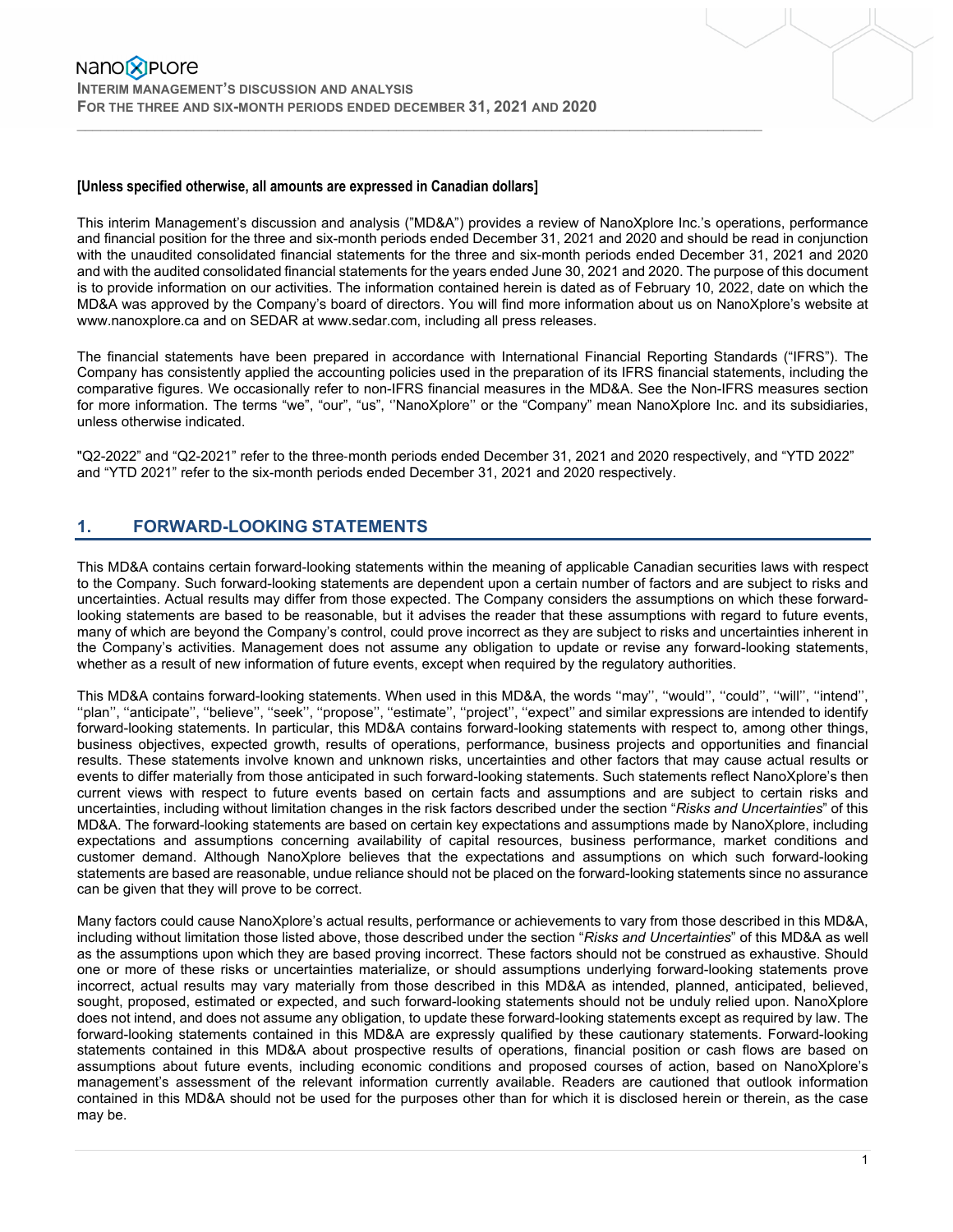# **2. BUSINESS OVERVIEW**

### **COMPANY OVERVIEW**

NanoXplore is a graphene company, a manufacturer and supplier of high-volume graphene powder for use in transportation and industrial markets. Also, the Company provides standard and custom graphene-enhanced plastic and composite products to various customers in transportation, packaging, electronics, and other industrial sectors. The Company was formed by amalgamation under the *Canada Business Corporations Act* by Certificate of Amalgamation dated September 21, 2017 and is headquartered at 4500 Thimens Blvd, Montreal, QC, Canada.

 $\mathcal{L}_\mathcal{L} = \{ \mathcal{L}_\mathcal{L} = \{ \mathcal{L}_\mathcal{L} = \{ \mathcal{L}_\mathcal{L} = \{ \mathcal{L}_\mathcal{L} = \{ \mathcal{L}_\mathcal{L} = \{ \mathcal{L}_\mathcal{L} = \{ \mathcal{L}_\mathcal{L} = \{ \mathcal{L}_\mathcal{L} = \{ \mathcal{L}_\mathcal{L} = \{ \mathcal{L}_\mathcal{L} = \{ \mathcal{L}_\mathcal{L} = \{ \mathcal{L}_\mathcal{L} = \{ \mathcal{L}_\mathcal{L} = \{ \mathcal{L}_\mathcal{$ 

On July 15, 2021, NanoXplore Inc. graduated from the Toronto Stock Exchange ("TSX") Venture Exchange to the TSX. NanoXplore is still traded under "GRA" and is also listed on the OTCQX and traded under "NNXPF".

The Company has the following subsidiaries:

- NanoXplore Switzerland Holding SA ("NanoXplore Switzerland"), based in Switzerland, with an equity interest of 100% [2020 – 100%]. NanoXplore Switzerland holds 100% of CEBO Injections SA ("CEBO").
- NanoXplore Holdings USA, Inc. ("NanoXplore Holdings USA"), based in the United States, with an equity interest of 100% [2020 – none]. NanoXplore Holdings USA holds 100% of NanoXplore USA, Inc.
- Sigma Industries Inc. ("Sigma"), based in Canada, with an equity interest of 100% [2020 100%]. Sigma has two active wholly owned subsidiaries; Faroex Ltd., based in Manitoba, and Rene Composite Materials Ltd., based in Quebec. Rene Composite Materials Ltd. has one active wholly owned subsidiary; RMC Advanced Technologies Inc., based in the United States.
- Canuck Compounders Inc. ("Canuck"), based in Canada, with an equity interest of 100% [2020 nil].

On April 1, 2021, VoltaXplore Inc. ("VoltaXplore") was incorporated. On April 14, 2021, NanoXplore and Martinrea Innovation Developments Inc., a wholly-owned subsidiary of Martinrea International Inc. ("Martinrea"), formed a joint venture through VoltaXplore, a battery-based initiative to service the electric transportation and grid storage market.

On December 15, 2021, the Company acquired all of the issued and outstanding shares of Canuck.

### **BUSINESS HIGHLIGHTS**

### **COVID-19 Pandemic**

On March 11, 2020, the World Health Organization declared the outbreak of the COVID-19 a global pandemic and recommended various containment and mitigation measures. Since then, extraordinary actions have been taken by public health and governmental authorities across the globe to contain the spread of COVID-19, including travel bans, social distancing, quarantines, stay-at-home orders and similar mandates for many businesses to reduce or cease normal operations.

The COVID-19 pandemic and its negative collateral effects on the supply of materials and the availability of labour continued to have an adverse effect on our business, results of operations, cash flows and financial position. However, the full impact cannot be determined at this time. The extent of the impact will depend on various factors, including the possibility of future shutdowns, impact on customers and suppliers, the rate at which economic conditions and operations return to pre-COVID levels, any continued or future governmental orders or lock-downs due to this wave of COVID-19, or any future wave, and the potential for a recession in key markets due to the effect of the pandemic.

The discovery of several effective vaccines and their deployment allows us to hope for an end to the crisis. Until the situation is stable, the Company will continue to respond in a measured, prudent and decisive manner with continued emphasis on health and safety, cash conservation and the maintenance of its liquidity position.

### **Acquisition of Canuck**

On December 15, 2021, the Company acquired all of the issued and outstanding shares of Canuck for a total preliminary consideration of \$9,048,509. This amount represents \$9,300,000 plus cash on hand, less debt and a working capital adjustment, subject to post-closing adjustments, and a discount on the balance of purchase price due in 24 months. This transaction was financed using the Company's available cash. This acquisition was concluded to expand the Company's downstream, valueadded product offering through enhanced masterbatch and compounds.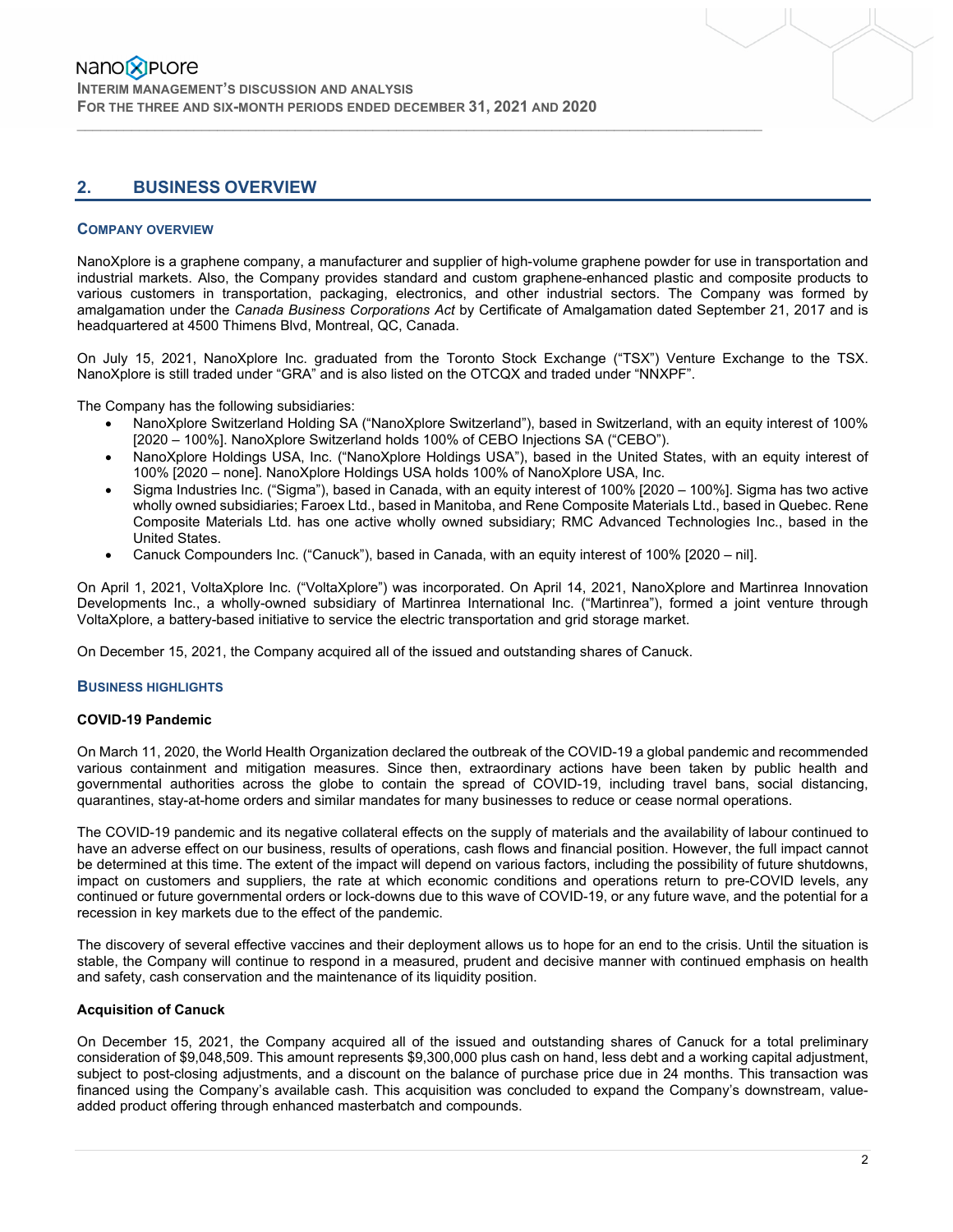Canuck was a privately held plastic recycling compounder for the past 30 years and provides sustainable and engineered recycled plastic compounds for use in transportation, building and construction, agriculture and packaging markets. Canuck's manufacturing facility is based in Cambridge, Ontario.

 $\mathcal{L}_\mathcal{L} = \{ \mathcal{L}_\mathcal{L} = \{ \mathcal{L}_\mathcal{L} = \{ \mathcal{L}_\mathcal{L} = \{ \mathcal{L}_\mathcal{L} = \{ \mathcal{L}_\mathcal{L} = \{ \mathcal{L}_\mathcal{L} = \{ \mathcal{L}_\mathcal{L} = \{ \mathcal{L}_\mathcal{L} = \{ \mathcal{L}_\mathcal{L} = \{ \mathcal{L}_\mathcal{L} = \{ \mathcal{L}_\mathcal{L} = \{ \mathcal{L}_\mathcal{L} = \{ \mathcal{L}_\mathcal{L} = \{ \mathcal{L}_\mathcal{$ 

### **Consent order for GrapheneBlackTM**

On August 16, 2021, the Company entered into a consent order with the U.S. Environmental Protection Agency ("EPA") under the Toxic Substances Control Act (TSCA) (the "Consent Order"), which Consent Order allows for the commercial use of its GrapheneBlack™ as an additive for thermoplastics, thermosets and rubbers, with no annual volume limitation.

### **Long-term debt and Advance debt payment**

The total long-tern debt (excluding long-term debt directly associated with property held for sale) decreased from \$11,652,440 as at June 30, 2021 to \$9,055,116 as at December 31, 2021 for a variation of \$2,597,324 which included advance payments of \$1,948,398 to provide a fertile ecosystem for growth.

### **Investment in a Joint Venture - VoltaXplore**

In January 2022, the Company and Martinrea have provided \$1,000,000 each in cash to VoltaXplore to continue to support the construction of a demonstration facility.

# **3. OVERALL RESULTS**

Results of operations may include certain unusual and other items which have been separately disclosed, where appropriate, in order to provide a clear assessment of the underlying Company results. In addition to IFRS measures, management uses non-IFRS measures in the Company's disclosures that it believes provide the most appropriate basis on which to evaluate the Company's results.

The following tables set out certain highlights of the Company's performance for the three and six-month ended December 31, 2021 and 2020. Refer to the Company's unaudited condensed interim consolidated financial statements for the three and sixmonth periods ended December 31, 2021 for a detailed account of the Company's performance for the periods presented in the tables below.

|                                       | Q2-2022       | Q2-2021       | Variation   |     | <b>YTD 2022</b><br><b>YTD 2021</b> |             | Variation   |      |
|---------------------------------------|---------------|---------------|-------------|-----|------------------------------------|-------------|-------------|------|
|                                       | \$            | \$            | \$          | %   | \$                                 | \$          | \$          | %    |
|                                       |               |               |             |     |                                    |             |             |      |
| <b>Revenues</b>                       | 18,801,487    | 17,463,831    | 1,337,656   | 8%  | 37,619,933                         | 33,040,498  | 4,579,435   | 14%  |
| <b>Operating loss</b>                 | (5,216,906)   | (3, 147, 036) | (2,069,870) | 66% | (10, 034, 843)                     | (3,833,998) | (6,200,845) | 162% |
| Loss                                  | (3,585,180)   | (3,403,581)   | (181, 599)  | 5%  | (8,315,811)                        | (3,496,839) | (4,818,972) | 138% |
| Loss per share<br>(Basic and diluted) | (0.02)        | (0.02)        |             |     | (0.05)                             | (0.02)      |             |      |
|                                       |               |               |             |     |                                    |             |             |      |
| Non-IFRS Measures *                   |               |               |             |     |                                    |             |             |      |
| <b>Adjusted EBITDA</b>                | (3, 113, 136) | (2,365,221)   | (747,915)   | 32% | (6,956,066)                        | (3,502,949) | (3,453,117) | 99%  |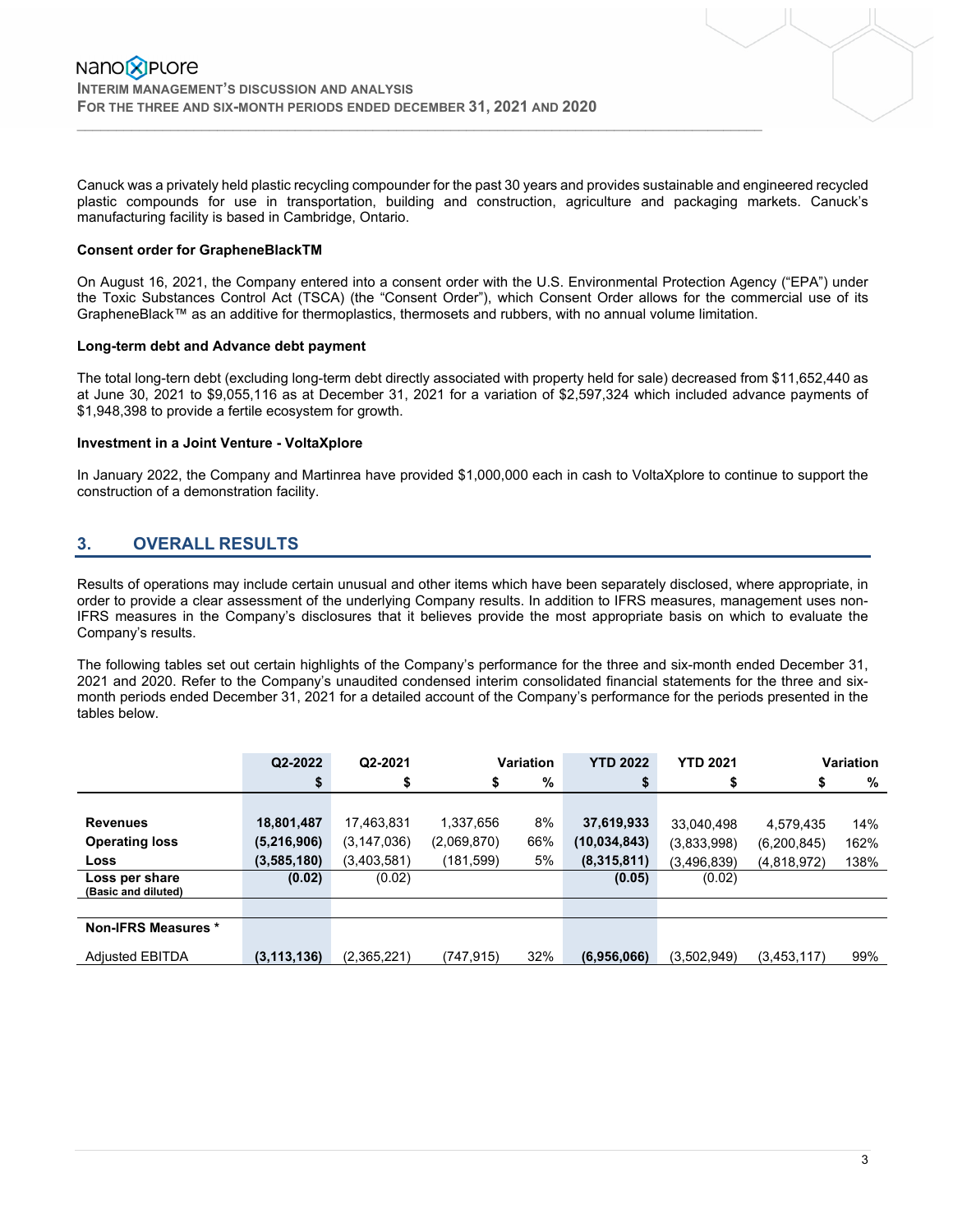### **\* NON-IFRS MEASURES**

This MD&A was prepared using results and financial information determined under IFRS. However, the Company considers certain non-IFRS financial measures as useful additional information in measuring the financial performance and condition of the Company. These measures, which the Company believes are widely used by investors, securities analysts and other interested parties in evaluating the Company's performance, do not have a standardized meaning prescribed by IFRS and therefore may not be comparable to similarly titled measures presented by other publicly traded companies, nor should they be construed as an alternative to financial measures determined in accordance with IFRS. Non-IFRS measures include "Adjusted EBITDA".

 $\mathcal{L}_\mathcal{L} = \{ \mathcal{L}_\mathcal{L} = \{ \mathcal{L}_\mathcal{L} = \{ \mathcal{L}_\mathcal{L} = \{ \mathcal{L}_\mathcal{L} = \{ \mathcal{L}_\mathcal{L} = \{ \mathcal{L}_\mathcal{L} = \{ \mathcal{L}_\mathcal{L} = \{ \mathcal{L}_\mathcal{L} = \{ \mathcal{L}_\mathcal{L} = \{ \mathcal{L}_\mathcal{L} = \{ \mathcal{L}_\mathcal{L} = \{ \mathcal{L}_\mathcal{L} = \{ \mathcal{L}_\mathcal{L} = \{ \mathcal{L}_\mathcal{$ 

The following table provides a reconciliation of IFRS "Loss" to Non-IFRS "Adjusted EBITDA" for the three and six-month periods ended December 31, 2021 and 2020.

|                                                   | Q2-2022       | Q2-2021     | <b>YTD 2022</b> | <b>YTD 2021</b> |
|---------------------------------------------------|---------------|-------------|-----------------|-----------------|
|                                                   | S             |             |                 | \$              |
|                                                   |               |             |                 |                 |
| Loss                                              | (3,585,180)   | (3,403,581) | (8,315,811)     | (3,496,839)     |
| Current and deferred income tax recovery          | (378, 445)    | (295,088)   | (421, 847)      | (320, 237)      |
| Net interest expenses                             | 174,256       | 551,633     | 394,692         | 1,108,528       |
| Share of loss of a joint venture                  | 173,734       |             | 231,475         |                 |
| Gain on disposal of property, plant and equipment | (1,601,271)   |             | (1,923,352)     |                 |
| Gain on a bargain purchase                        |               |             |                 | (1, 125, 450)   |
| Canada Emergency Wage Subsidy ("CEWS")            | (41,608)      | (944, 112)  | (840, 249)      | (3, 127, 604)   |
| Share-based compensation expenses                 | 179,937       | 184,483     | 351,878         | 262,081         |
| Non-operational items <sup>(1)</sup>              | 312,426       | 50,183      | 312,426         | 89,884          |
| Depreciation and amortization                     | 1,653,015     | 1,491,261   | 3,254,722       | 3,106,688       |
| <b>Adjusted EBITDA</b>                            | (3, 113, 136) | (2,365,221) | (6,956,066)     | (3,502,949)     |

The following table provides a reconciliation of IFRS "Loss" to Non-IFRS "Adjusted EBITDA" for the three-month period ended September 30, 2021.

|                                                   | Q1-2022     |
|---------------------------------------------------|-------------|
|                                                   |             |
|                                                   |             |
| Loss                                              | (4,730,631) |
| Current and deferred income tax recovery          | (43, 402)   |
| Net interest expenses                             | 220,436     |
| Share of loss of a joint venture                  | 57,741      |
| Gain on disposal of property, plant and equipment | (322,081)   |
| <b>CEWS</b>                                       | (798, 641)  |
| Share-based compensation expenses                 | 171,941     |
| Non-operational items (1)                         |             |
| Depreciation and amortization                     | 1,601,707   |
| <b>Adjusted EBITDA</b>                            | (3,842,930) |

**(1)** Non-operational items consist of professional fees related to business acquisition (Canuck during the current periods and CSP during last year periods) and for the filing of the short form base shelf prospectus.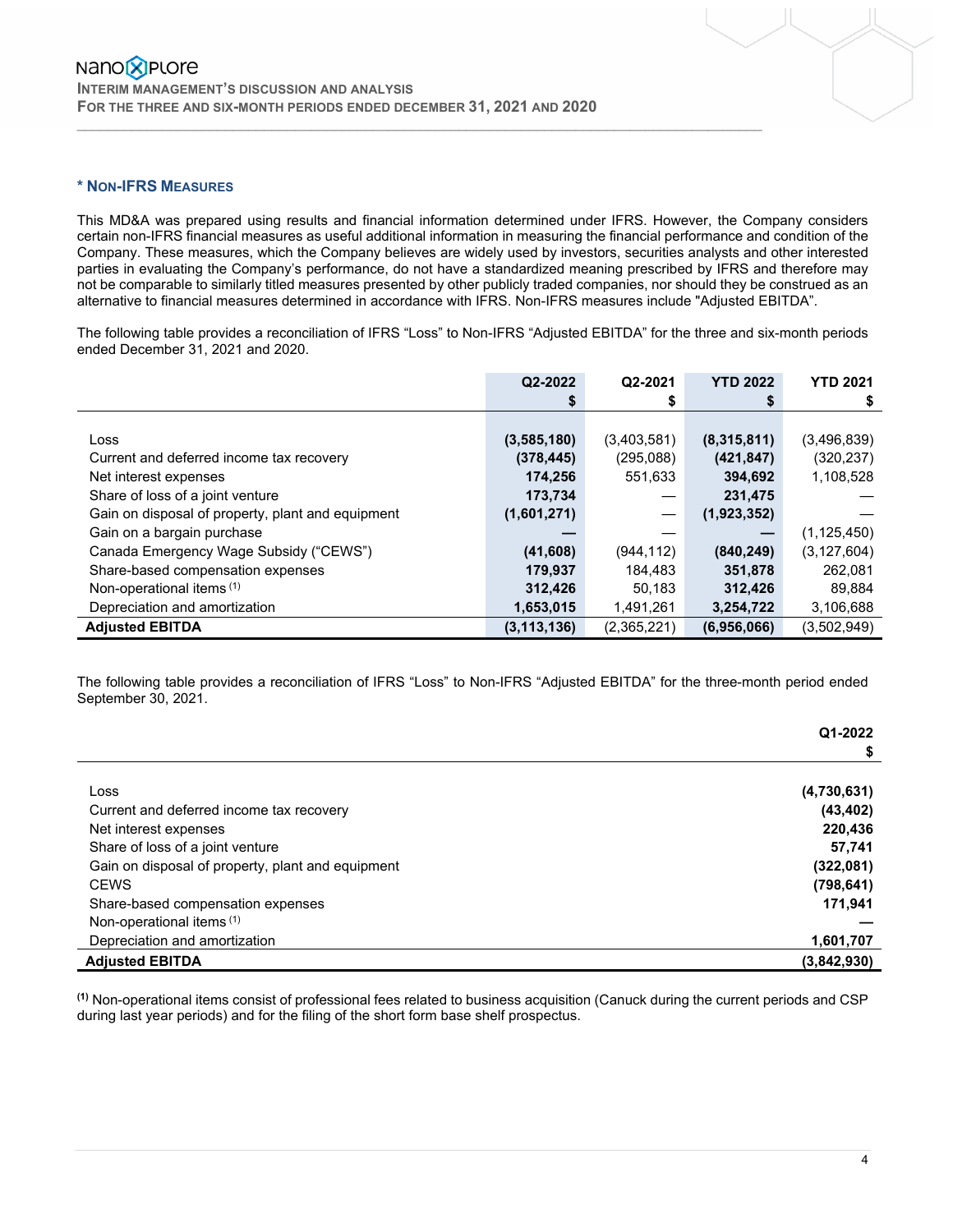### **RESULTS OF OPERATIONS VARIANCE ANALYSIS – THREE-MONTH PERIODS**

### **Revenues**

|                         | Q2-2022    | Q2-2021    | <b>Variation</b> |      | Q1-2022    | <b>Variation</b> |         |
|-------------------------|------------|------------|------------------|------|------------|------------------|---------|
|                         |            |            |                  | %    |            |                  | %       |
|                         |            |            |                  |      |            |                  |         |
| Revenues from customers | 18.425.908 | 16.218.363 | 2.207.545        | 14%  | 17,830,017 | 595.891          | 3%      |
| Other income            | 375.579    | 1.245.468  | (869.889)        | 70%) | 988.429    | (612.850)        | (62%)   |
| <b>Total revenues</b>   | 18.801.487 | 17.463.831 | 1.337.656        | 8%   | 18,818,446 | (16.959)         | $(0\%)$ |

 $\mathcal{L}_\mathcal{L} = \{ \mathcal{L}_\mathcal{L} = \{ \mathcal{L}_\mathcal{L} = \{ \mathcal{L}_\mathcal{L} = \{ \mathcal{L}_\mathcal{L} = \{ \mathcal{L}_\mathcal{L} = \{ \mathcal{L}_\mathcal{L} = \{ \mathcal{L}_\mathcal{L} = \{ \mathcal{L}_\mathcal{L} = \{ \mathcal{L}_\mathcal{L} = \{ \mathcal{L}_\mathcal{L} = \{ \mathcal{L}_\mathcal{L} = \{ \mathcal{L}_\mathcal{L} = \{ \mathcal{L}_\mathcal{L} = \{ \mathcal{L}_\mathcal{$ 

Revenues from customers increased from \$17,830,017 in the previous quarter (Q1-2022) to \$18,425,908 in the current quarter (Q2-2022). Despite the increase in revenues from customers, they continued to be negatively impacted as some of our major customers had to slow down their production cadence due to supply issues (semiconductors among others) while other customers have still not regained their pre-pandemic levels (coach buses and industrial sectors).

Revenues from customers increased from \$16,218,363 in the last year comparable quarter (Q2-2021) to \$18,425,908 in the current quarter (Q2-2022). This increase is mainly explained as follows:

- The revenues from customers volume were negatively impacted as some of our major customers had to slow down their production cadence due to supply issues (semiconductors among others) while other customers have still not regained their pre-pandemic levels (coach buses and industrial sectors). This volume decrease has been offset by price increase and new sales program.
- The FX (USD/CAD) negatively impacted the revenues from customers during the current quarter
- Fluctuating tooling revenues were higher in this current quarter compared to last year quarter; and
- During the current quarter, the Company acquired Canuck on December 15, 2021. Sales of Canuck for this period were \$728,681.

Other income decreased from \$1,245,468 in the last year quarter (Q2-2021) to \$375,579 in the current quarter (Q2-2022). The decrease is explained by the CEWS program set up by the Canadian Federal government to help businesses deal with the COVID-19 pandemic. The Company received \$41,608 under this program during Q2-2022 compared to \$944,112 in Q2-2021 as the program ended in October 2021.

### **Adjusted EBITDA**

The adjusted EBITDA improved from (\$3,842,930) in the previous quarter (Q1-2022) to (\$3,113,136) in the current quarter (Q2- 2022). The improvement is mainly coming from the product mix, better gross margin and higher sales price.

The adjusted EBITDA went from (\$2,365,221) in the last year quarter (Q2-2021) to (\$3,113,136) in the current quarter (Q2-2022). The variation is explained as follows:

- The gross margin is down by \$533,842 compared to last year.
	- o Mainly due to labour issues, increased labour cost and elevated maintenance on production equipment, and
- Higher administrative expenses (SG&A and R&D) of \$367,026 mainly due to the addition of strategic new positions, an increase in salaries and to the addition of Canuck.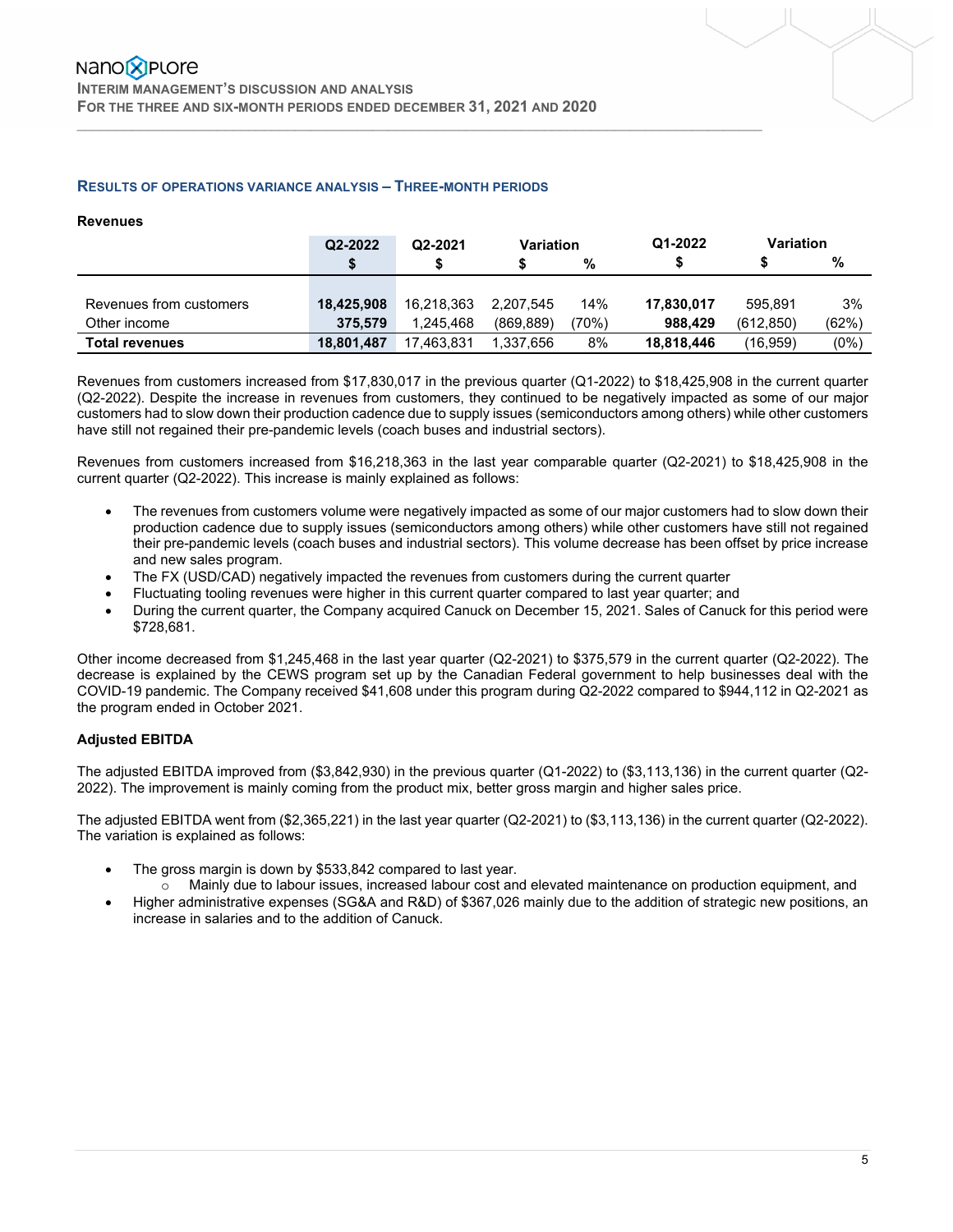### **Loss**

The loss increased from \$3,403,581 in the last year quarter (Q2-2021) to \$3,585,180 in the current quarter (Q2-2022). This variation of \$181,599 is mainly explained as follows:

 $\mathcal{L}_\mathcal{L} = \{ \mathcal{L}_\mathcal{L} = \{ \mathcal{L}_\mathcal{L} = \{ \mathcal{L}_\mathcal{L} = \{ \mathcal{L}_\mathcal{L} = \{ \mathcal{L}_\mathcal{L} = \{ \mathcal{L}_\mathcal{L} = \{ \mathcal{L}_\mathcal{L} = \{ \mathcal{L}_\mathcal{L} = \{ \mathcal{L}_\mathcal{L} = \{ \mathcal{L}_\mathcal{L} = \{ \mathcal{L}_\mathcal{L} = \{ \mathcal{L}_\mathcal{L} = \{ \mathcal{L}_\mathcal{L} = \{ \mathcal{L}_\mathcal{$ 

- The adjusted EBITDA decreased by \$747,915 as explained above.
- A decrease of \$902,504 in government assistance received from the Canadian federal government through its CEWS program;
- Additional professional fees for the acquisition of Canuck and the filing of the short from base shelf prospectus for \$262,243
- These losses were offset by the gain on disposal of property, plant and equipment of \$1,601,271 explained by the sale of the property held for sale located in Quebec.

### **RESULTS OF OPERATIONS VARIANCE ANALYSIS – SIX-MONTH PERIODS**

#### **Revenues**

|                         | <b>YTD 2022</b> | <b>YTD 2021</b> | <b>Variation</b> |       |
|-------------------------|-----------------|-----------------|------------------|-------|
|                         | \$              |                 |                  | %     |
|                         |                 |                 |                  |       |
| Revenues from customers | 36,255,925      | 29,426,261      | 6.829.664        | 23%   |
| Other income            | 1,364,008       | 3.614.237       | (2,250,229)      | (62%) |
| <b>Total revenues</b>   | 37,619,933      | 33,040,498      | 4,579,435        | 14%   |

Revenues from customers increased from \$29,426,261 in the last year period (YTD 2021) to \$36,255,925 in the current period (YTD-2022). This increase is mainly explained as follows:

- During the current period, we have the full impact of revenues from the Continental Structural Plastics-Newton plant ("CSP Newton Plant") as the acquisition was completed on September 11, 2020;
- During the current period, we have the impact of revenues from Canuck as the acquisition was completed on December 15, 2021;
- Fluctuating tooling revenues were higher in the current period compared to the last year period;
- The revenues from customers volume were negatively impacted as some of our major customers had to slow down their production cadence due to supply issues (semiconductors among others) while other customers have still not regained their pre-pandemic levels (coach buses and industrial sectors). This volume decrease has been offset by price increase and new sales program; and
- The FX (USD/CAD) negatively impacted the revenues during the current period.

Other income decreased from \$3,614,237 in the last year period (YTD-2021) to \$1,364,008 in the current period (YTD-2022). The decrease is explained by the CEWS program set up by the Canadian Federal government to help businesses deal with the COVID-19 pandemic. The Company received \$840,249 under this program during the current period compared to \$3,127,604 in the last year period as the program ended in October 2021.

### **Adjusted EBITDA**

The adjusted EBITDA decreased from (\$3,502,949) in the last year period (YTD 2021) to (\$6,956,066) in the current year period (YTD 2022). This variation of \$3,453,117 is mainly explained as follows:

- The gross margin is down by \$2,212,547 compared to last year period.
	- $\circ$  There has been significant increase in the cost of raw materials which we have been able to partially pass on to our customers;
	- o Like many manufacturing companies, we are facing a labour shortage. We had to use personnel agencies, work overtime hours and rely more heavily on outsourcing. This had a negative impact on labour costs and consequently, on productivity;
	- o More maintenance on production equipment have been done; and
- Higher administrative expenses (SG&A and R&D) of \$1,210,791 mainly due to the addition of strategic new positions and the addition of the CSP Newton Plant's expenses.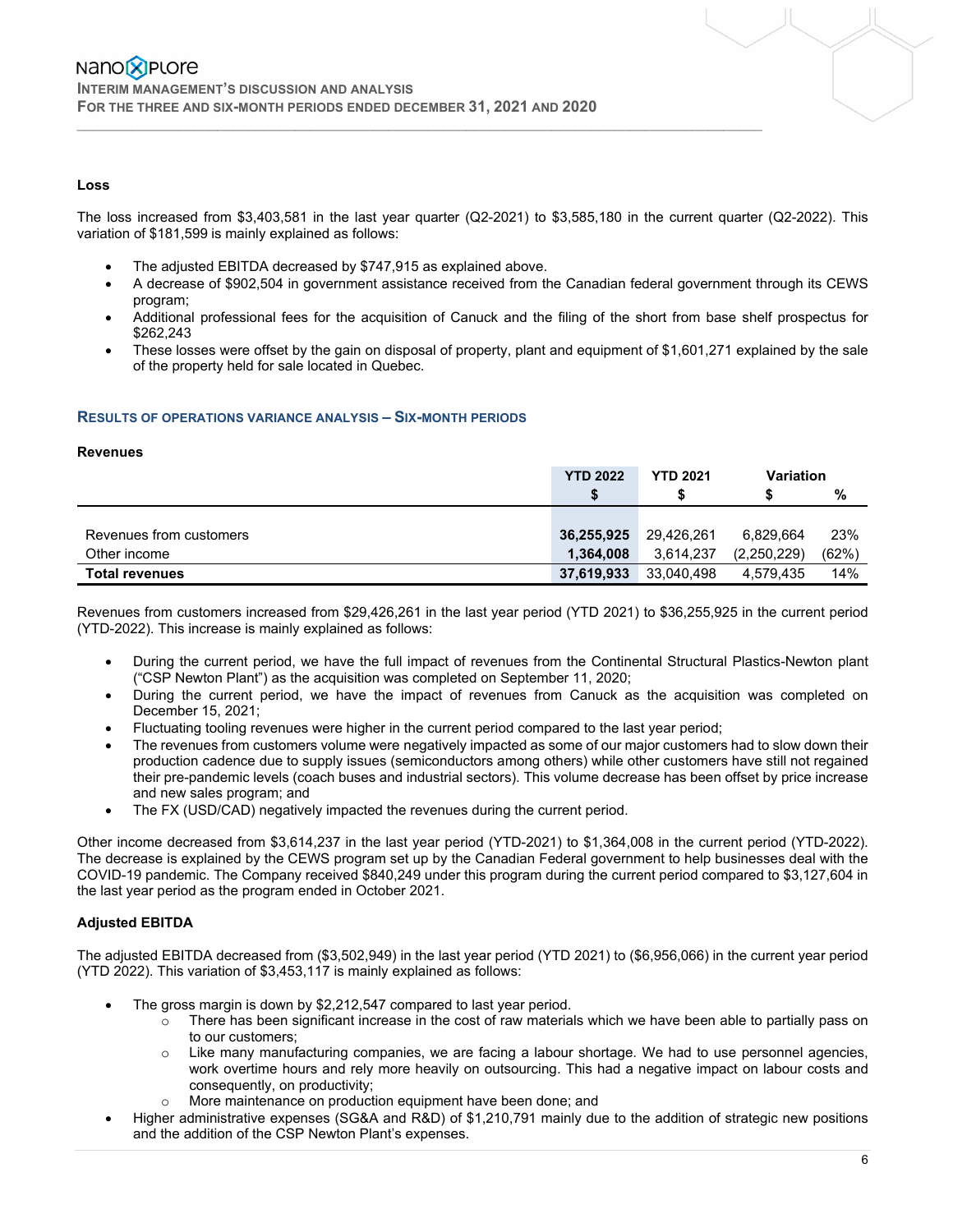### **Loss**

The loss increased from \$3,496,839 in the last period (YTD-2021) to \$8,315,811 in the current period (YTD-2022). This variation of \$4,818,972 is mainly explained as follows:

 $\mathcal{L}_\mathcal{L} = \{ \mathcal{L}_\mathcal{L} = \{ \mathcal{L}_\mathcal{L} = \{ \mathcal{L}_\mathcal{L} = \{ \mathcal{L}_\mathcal{L} = \{ \mathcal{L}_\mathcal{L} = \{ \mathcal{L}_\mathcal{L} = \{ \mathcal{L}_\mathcal{L} = \{ \mathcal{L}_\mathcal{L} = \{ \mathcal{L}_\mathcal{L} = \{ \mathcal{L}_\mathcal{L} = \{ \mathcal{L}_\mathcal{L} = \{ \mathcal{L}_\mathcal{L} = \{ \mathcal{L}_\mathcal{L} = \{ \mathcal{L}_\mathcal{$ 

- The adjusted EBITDA decreased by \$3,453,117 as explained above;
- A decrease of \$2,287,355 in government assistance received from the Canadian federal government through its CEWS program;
- A gain on a bargain purchase of \$1,125,450 has been recognized in the last period due to the acquisition of the CSP Newton Plant in September 2020; and
- These losses were offset by the gain on disposal of property, plant and equipment of \$1,923,352, mainly due to the sale of the property held for sale located in Quebec.

### **FINANCIAL OUTLOOK**

For the year ending June 30, 2022, we expect annual revenues of more than \$85 million. We anticipate progressive growth in the third and fourth quarters due to the Canuck acquisition and improved outlook provided by our customers. We also expect to achieve positive adjusted EBITDA in the fourth quarter of 2022.

### **SUMMARY OF QUARTERLY RESULTS**

The table below presents selected financial data for the eight most recently reported quarters. This unaudited quarterly information has been prepared in accordance with IFRS.

|         |                    | <b>Revenues</b> | Loss $(1)$  | <b>Basic and diluted</b><br>loss per share |        |
|---------|--------------------|-----------------|-------------|--------------------------------------------|--------|
| Q2-2022 | December 31, 2021  | 18,801,487      | (3,585,180) | (0.02)                                     |        |
| Q1-2022 | September 30, 2021 | 18,818,446      | (4,730,631) | (0.03)                                     | Note 1 |
| Q4-2021 | June 30, 2021      | 20,886,168      | (4,437,041) | (0.02)                                     | Note 2 |
| Q3-2021 | March 31, 2021     | 18,421,736      | (3,873,781) | (0.03)                                     |        |
| Q2-2021 | December 31, 2020  | 17,463,831      | (3,403,581) | (0.02)                                     | Note 3 |
| Q1-2021 | September 30, 2020 | 15,576,667      | (93, 258)   | (0.00)                                     | Note 4 |
| Q4-2020 | June 30, 2020      | 12,568,227      | (682, 833)  | (0.01)                                     | Note 5 |
| Q3-2020 | March 31, 2020     | 14,866,180      | (2,993,379) | (0.02)                                     | Note 6 |

**Note 1** The loss was higher than usual given less CEWS received and lower gross margin due to increases in raw material and labour costs.<br>**Note 2** Higher revenues are mainly explained by fluctuating tooling revenues.

**Note 2** Higher revenues are mainly explained by fluctuating tooling revenues.<br>Note 3 The increase in revenues is explained by the business acquisition of t

- **Note 3** The increase in revenues is explained by the business acquisition of the CSP Newton Plant, completed on September 11, 2020. The pandemic is still negatively impacting our revenues. We also received government assistance of \$944,112 from the Canadian federal government through its CEWS program. The loss was higher than usual given less CEWS received, a negative FX (USD/CAD) impact and higher selling, general and administrative expenses is explained by the addition of strategic new positions, the addition of the CSP Newton Plant and higher salary expenses.
- **Note 4** Resumed activity has been observed among our customers, which explains an increase in revenues compared to the previous quarter, but the pandemic still negatively impacted our revenues. We also received government assistance of \$2,183,492 from the Canadian federal government through its CEWS program. Although the COVID-19 pandemic negatively impacted the quarterly results, the loss was less significant than expected given the CEWS received and the gain on a bargain purchase of \$1,125,450 due to the acquisition of the CSP Newton Plant.
- **Note 5** The decrease in revenues is explained by the negative impact of the COVID-19 pandemic partially offset by government assistance of \$1,978,638 from the Canadian federal government through its CEWS program. Although the COVID-19 pandemic negatively impacted the quarterly results, the loss was less significant than expected given the CEWS and the cost reduction plan put in place during the period.

**Note 6** The decrease in revenues is mainly explained by a decline in the transportation market (particularly trucks).

(1) Since the initial net assets acquired from CSP Newton Plant were estimated and the valuation was completed during Q4-2021, the fair value of the property, plant and equipment has been increased by \$1,125,450 and this adjustment has been reflected retrospectively to the acquisition date as a gain on a bargain purchase in conformity with IFRS 3, *Business Combinations*.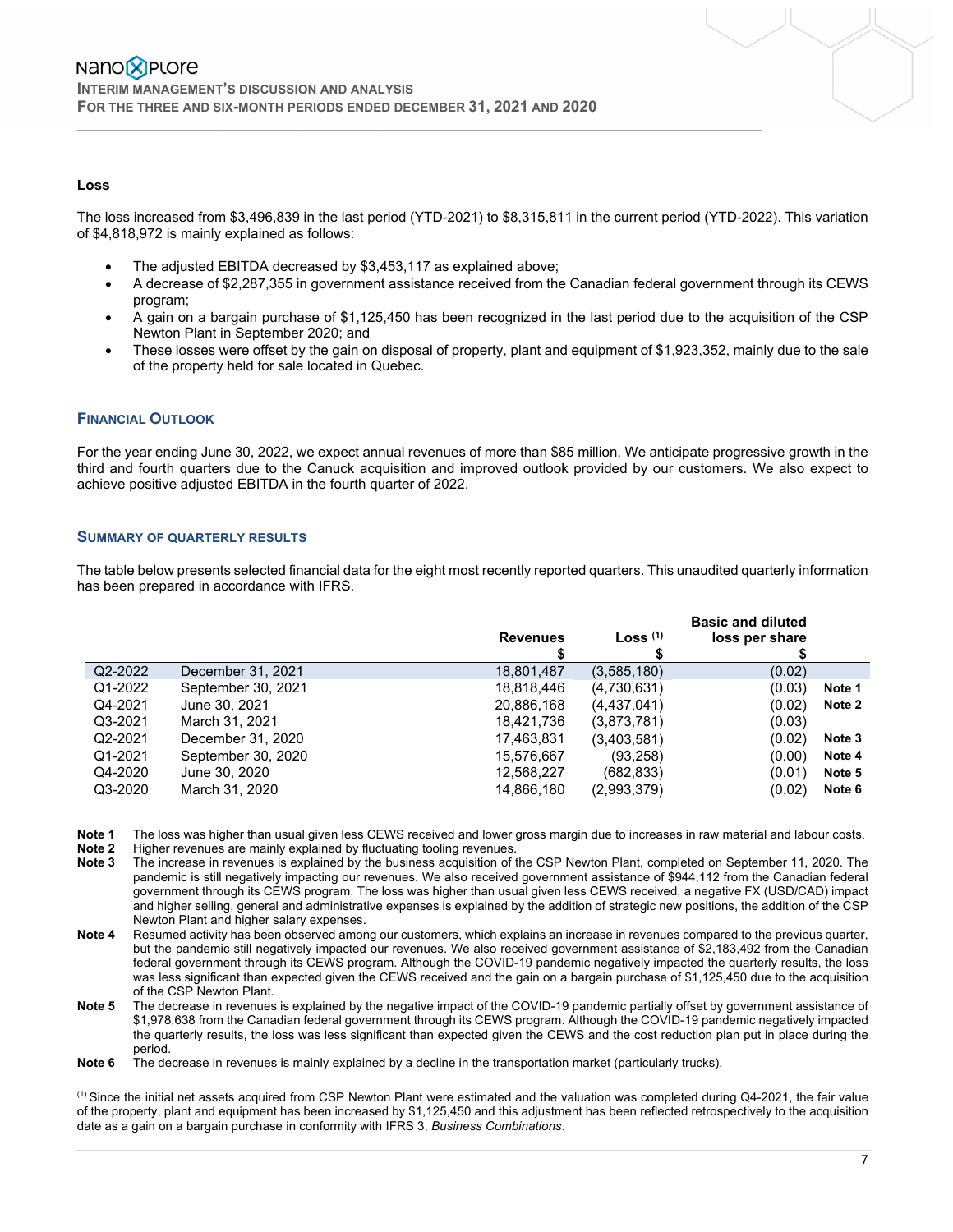# **4. FINANCIAL POSITION, LIQUIDITY AND CAPITAL RESOURCES**

 $\mathcal{L}_\mathcal{L} = \{ \mathcal{L}_\mathcal{L} = \{ \mathcal{L}_\mathcal{L} = \{ \mathcal{L}_\mathcal{L} = \{ \mathcal{L}_\mathcal{L} = \{ \mathcal{L}_\mathcal{L} = \{ \mathcal{L}_\mathcal{L} = \{ \mathcal{L}_\mathcal{L} = \{ \mathcal{L}_\mathcal{L} = \{ \mathcal{L}_\mathcal{L} = \{ \mathcal{L}_\mathcal{L} = \{ \mathcal{L}_\mathcal{L} = \{ \mathcal{L}_\mathcal{L} = \{ \mathcal{L}_\mathcal{L} = \{ \mathcal{L}_\mathcal{$ 

### **CONSOLIDATED FINANCIAL POSITION**

|                                                                   | As at<br>December 31,<br>2021<br>\$ | As at<br><b>June 30.</b><br>2021<br>\$ | Variation<br>\$ | Main reasons for significant variation                                                                                                                                                                                      |
|-------------------------------------------------------------------|-------------------------------------|----------------------------------------|-----------------|-----------------------------------------------------------------------------------------------------------------------------------------------------------------------------------------------------------------------------|
|                                                                   |                                     |                                        |                 |                                                                                                                                                                                                                             |
| <b>Assets</b>                                                     |                                     |                                        |                 |                                                                                                                                                                                                                             |
| Cash and cash equivalents                                         | 31,217,916                          | 50,524,583                             | (19,306,667)    | Refer to section Cash Flows                                                                                                                                                                                                 |
| Accounts receivable and Contract<br>asset                         | 19,374,251                          | 12,733,190                             | 6,641,061       | Mainly due to Canuck acquisition and<br>timing                                                                                                                                                                              |
| Inventory                                                         | 14,895,827                          | 11,036,407                             | 3,859,420       | Mainly due to Canuck acquisition                                                                                                                                                                                            |
| Investment in a joint venture                                     | 3,751,584                           | 3,983,059                              | (231, 475)      |                                                                                                                                                                                                                             |
| Right-of-use assets                                               | 7,718,711                           | 4,885,169                              | 2,833,542       | New leaseback with Newton building and<br>new leases with Canuck acquisition                                                                                                                                                |
| Property, plant and equipment, and<br>equipment deposits          | 53,946,133                          | 55,225,547                             | (1, 279, 414)   | Mainly due to the disposal of Newton<br>building                                                                                                                                                                            |
| Property held for sale                                            |                                     | 2,424,351                              | (2,424,351)     | Buildings located in Tennessee and<br>Quebec were sold                                                                                                                                                                      |
| Intangible assets                                                 | 3,313,751                           | 3,354,446                              | (40, 695)       |                                                                                                                                                                                                                             |
| Goodwill                                                          | 6,178,629                           | 460,164                                | 5,718,465       | Due to Canuck acquisition                                                                                                                                                                                                   |
| Other assets                                                      | 1,927,562                           | 675,008                                | 1,252,554       | Prepaid expenses increase due to timing<br>of the insurance premium payment                                                                                                                                                 |
| <b>Total assets</b>                                               | 142,324,364                         | 145,301,924                            | (2,977,560)     |                                                                                                                                                                                                                             |
| <b>Liabilities and Shareholders' Equity</b><br><b>Liabilities</b> |                                     |                                        |                 |                                                                                                                                                                                                                             |
| Accounts payable, accrued liabilities<br>and income taxes payable | 16,795,229                          | 15,229,027                             | 1,566,202       | Due to Canuck acquisition and balance of<br>purchase price from Canuck acquisition,<br>offset by payment of the balance of<br>purchase price of CSP Newton Plant,<br>payment of variable compensation and<br>payment timing |
| Deferred grant                                                    | 54,278                              |                                        | 54,278          |                                                                                                                                                                                                                             |
| Contract liability                                                | 1,712,520                           | 1,740,789                              | (28, 269)       |                                                                                                                                                                                                                             |
| Operating loans                                                   | 1,828,917                           | 1,343,300                              | 485,617         |                                                                                                                                                                                                                             |
| Defined benefit liabilities                                       | 816,695                             | 811,316                                | 5,379           |                                                                                                                                                                                                                             |
| Balance of purchase price of business<br>acquisition              | 941,835                             |                                        |                 |                                                                                                                                                                                                                             |
| Long-term debt and lease liability                                | 23,887,553                          | 21,227,187                             | 2,660,366       | Mainly due to the new leaseback with<br>Newton building and to new leases with<br>Canuck offset by advance debt payment                                                                                                     |
| Long-term debt directly associated<br>with property held for sale |                                     | 1,035,431                              | (1,035,431)     | Building located in Quebec was sold                                                                                                                                                                                         |
| Deferred taxes liabilities                                        | 629,419                             | 927,952                                | (298, 533)      |                                                                                                                                                                                                                             |
| <b>Total liabilities</b>                                          | 46,666,446                          | 42,315,002                             | 4,351,444       |                                                                                                                                                                                                                             |
|                                                                   |                                     |                                        |                 |                                                                                                                                                                                                                             |
| <b>Shareholders' Equity</b>                                       |                                     |                                        |                 |                                                                                                                                                                                                                             |
| Share capital                                                     | 140,982,428                         | 140,067,376                            | 915,052         |                                                                                                                                                                                                                             |
| Reserve                                                           | 3,952,018                           | 3,880,555                              | 71,463          |                                                                                                                                                                                                                             |
| Foreign currency translation reserve                              | 31,181                              | 88,173                                 | (56, 992)       |                                                                                                                                                                                                                             |
| Deficit                                                           | (49, 307, 709)                      | (41,049,182)                           | (8, 258, 527)   |                                                                                                                                                                                                                             |
| Total shareholders' equity                                        | 95,657,918                          | 102,986,922                            | (7,329,004)     |                                                                                                                                                                                                                             |
| <b>Total liabilities and shareholders'</b><br>equity              | 142,324,364                         | 145,301,924                            | (2,977,560)     |                                                                                                                                                                                                                             |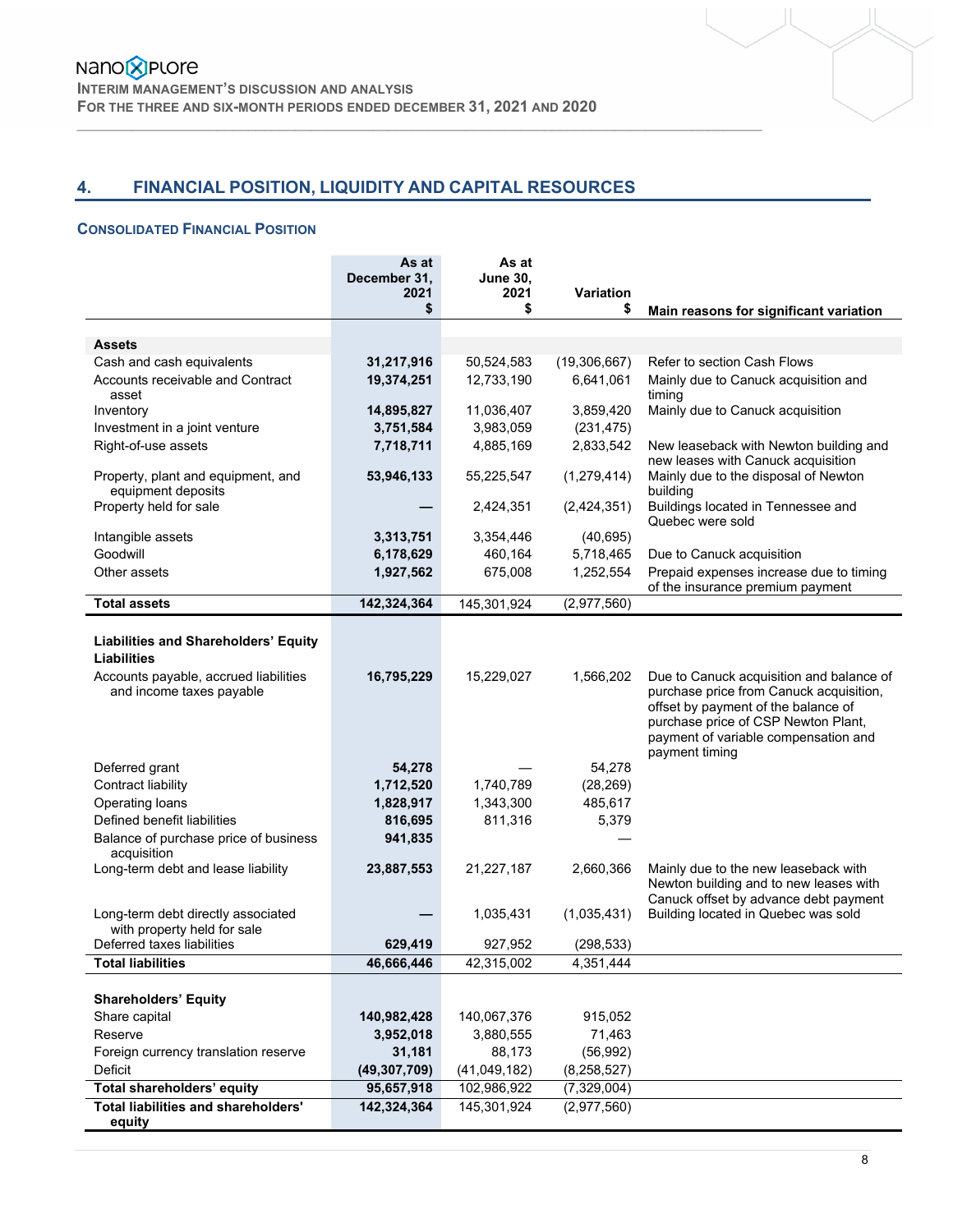### **CASH FLOWS**

|                                                                | <b>YTD 2022</b> | <b>YTD 2021</b> | Variation      |       |
|----------------------------------------------------------------|-----------------|-----------------|----------------|-------|
|                                                                |                 |                 | S              | %     |
|                                                                |                 |                 |                |       |
| Cash used in operating activities prior to changes in non-cash |                 |                 |                |       |
| working capital items                                          | (6,333,096)     | (1,206,613)     | (5, 126, 483)  | 425%  |
| Changes in non-cash working capital items                      | (7,065,088)     | (1,254,839)     | (5,810,249)    | 463%  |
| <b>Operating activities</b>                                    | (13, 398, 184)  | (2,461,452)     | (10, 936, 732) | 444%  |
| <b>Financing activities</b>                                    | (3,684,717)     | (966, 928)      | (2,717,789)    | 281%  |
| <b>Investing activities</b>                                    | (2, 262, 116)   | (7,259,678)     | 4.997.562      | (69%) |
| Net effect of currency exchange rate on cash and cash          |                 |                 |                |       |
| equivalents                                                    | 38,350          | 5,473           | 32,877         | 601%  |
| Net change in cash and cash equivalents                        | (19,306,667)    | (10,682,585)    | (8,624,082)    | 81%   |

 $\mathcal{L}_\mathcal{L} = \{ \mathcal{L}_\mathcal{L} = \{ \mathcal{L}_\mathcal{L} = \{ \mathcal{L}_\mathcal{L} = \{ \mathcal{L}_\mathcal{L} = \{ \mathcal{L}_\mathcal{L} = \{ \mathcal{L}_\mathcal{L} = \{ \mathcal{L}_\mathcal{L} = \{ \mathcal{L}_\mathcal{L} = \{ \mathcal{L}_\mathcal{L} = \{ \mathcal{L}_\mathcal{L} = \{ \mathcal{L}_\mathcal{L} = \{ \mathcal{L}_\mathcal{L} = \{ \mathcal{L}_\mathcal{L} = \{ \mathcal{L}_\mathcal{$ 

### **Operating activities**

Cash flows used in operating activities prior to changes in non-cash working capital items was \$6,333,096 in the current period compared to \$1,206,613 in the last year period. This variation of \$5,126,483 is mainly explained by the year-over-year increase of \$3,453,117 of the adjusted EBITDA, which is due to a lower gross margin and higher administrative expenses as explained in previous section "Overall Results". It is also due to a reduction of \$2,287,355 in the amount received from the CEWS program.

Changes in non-cash working capital items were (\$7,065,088) for the six-month period ended December 31, 2021. The decrease is explained as follows:

- An increase of the accounts receivable and contract asset of \$2,645,306 mainly due to timing;
- A reduction of accounts payable and accrued liabilities of \$1,811,344 mainly due to the payment of the variable compensation and to timing;
- An increase of inventory of \$1,452,085 due to an increase in production to meet our client forecast for Q3-2022; and
- An increase of prepaid expenses of \$1,061,993 mainly related to the payment of the annual insurance premium.

### **Financing activities**

Cash flows used in financing activities were \$3,684,717 in the current period compared to \$966,928 in the last year period. During the current period, repayment of \$5,661,072 was completed on long-term debt and lease liability, which included advance debt payment of \$1,948,398. This was offset by lease incentive received of \$1,253,921, by an increase of \$87,797 on operating loans and by stock options exercised for proceeds of \$634,637. During last year period, repayment of \$1,849,314 was completed on long-term debt and lease liability, offset by an increase of \$189,486 on operating loans and by stock options exercised for proceeds of \$692,900. Repayment of long-term debt was also higher in the current period as compared to last year period because of the fact that our banks authorized a moratorium on payments due to the pandemic.

### **Investing activities**

Cash flows used in investing activities were \$2,262,116 in the current period compared to \$7,259,678 in last year period. During the current period, the Company paid \$6,468,840 for the acquisition of Canuck, net of cash acquired, \$2,051,304 for the repayment of balance of purchase price of the assets of CSP Newton Plant, and \$1,944,522 for capital expenditures which are mostly related to expenditures of composites equipment. These were offset by the sale of three buildings for an amount of \$8,325,052. During last year period, \$2,303,450 was paid for acquiring the assets of CSP Newton Plant, and \$4,956,228 was paid for capital expenditures which were mostly related to expenditures of the extruding line of the graphene plant and composites equipment.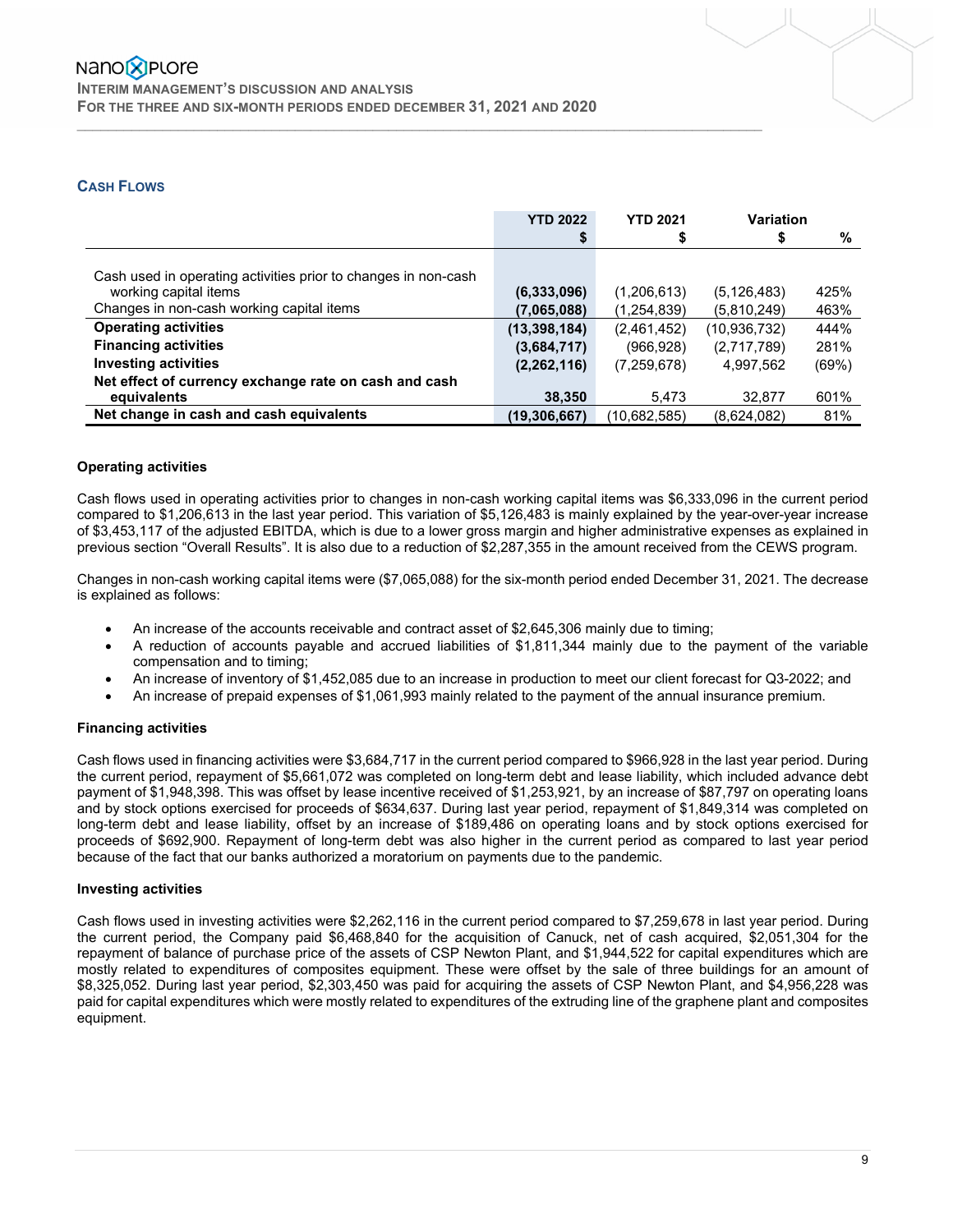### **USE OF PROCEEDS**

### **Use of Proceeds Reconciliation**

On February 12, 2021, the Company raised gross proceeds of \$46,000,000 by issuing a total of 11,500,000 Common Shares pursuant to a short form prospectus offering (the "February 2021 Offering"). The net proceeds of the February 2021 Offering were \$43,382,567, after deduction of underwriters' fees and other expenses.

 $\mathcal{L}_\mathcal{L} = \{ \mathcal{L}_\mathcal{L} = \{ \mathcal{L}_\mathcal{L} = \{ \mathcal{L}_\mathcal{L} = \{ \mathcal{L}_\mathcal{L} = \{ \mathcal{L}_\mathcal{L} = \{ \mathcal{L}_\mathcal{L} = \{ \mathcal{L}_\mathcal{L} = \{ \mathcal{L}_\mathcal{L} = \{ \mathcal{L}_\mathcal{L} = \{ \mathcal{L}_\mathcal{L} = \{ \mathcal{L}_\mathcal{L} = \{ \mathcal{L}_\mathcal{L} = \{ \mathcal{L}_\mathcal{L} = \{ \mathcal{L}_\mathcal{$ 

The net proceeds of the February 2021 Offering are expected to be used by the Company within 24 months following the closing of the February 2021 Offering, as follows.

|                                 | Use of proceeds as described<br>in the Short Form Prospectus<br>dated February 5, 2021 | Revised estimate of the<br>use of proceeds as of the<br>date hereof |
|---------------------------------|----------------------------------------------------------------------------------------|---------------------------------------------------------------------|
| <b>Battery initiatives</b>      | 4.000.000                                                                              | 5.000.000                                                           |
| Sales and marketing of graphene | 20,000,000                                                                             | 20,000,000                                                          |
| <b>Debt reduction</b>           | 15.000.000                                                                             | 15,000,000                                                          |
| General corporate purposes      | 4.320.000                                                                              | 3.382.567                                                           |
| <b>Total</b>                    | 43,320,000                                                                             | 43,382,567                                                          |

The increase in planned expenditure for battery initiatives is mainly explained by higher-than-expected costs of equipment.

With respect to the reduction of the Company's debt, the Company expects to continue to gradually reduce its debt obligations, to provide a fertile ecosystem for growth. The Company is aware of the potential early payment fees resulting from repayment of debt before maturity and will take a balanced approach to minimize such fees.

With respect to the potential negative economic impacts of the Covid-19 pandemic on our business, the Company will continue to respond in a measured, prudent and decisive manner with continued emphasis on health and safety, cash conservation and the maintenance of its liquidity position.

The Company had negative cash flows from operating activities for the year ended June 30, 2021 and the six-month period ended December 31, 2021. The Company cannot guarantee if it will have positive or negative cash flow from operating activities in future periods. To the extent that the Company has negative cash flows in any future period, certain of the proceeds from the February 2021 Offering or future offerings may be used to fund such negative cash flows from operating activities.

### **LIQUIDITY AND CAPITAL RESOURCES**

Throughout the COVID-19 pandemic, the Company has taken controlled and measured actions to preserve liquidity, including flexing and reducing its cost base, eliminating discretionary spending across its global footprint and delaying capital spending where and when appropriate. In addition, the Company enhanced its liquidity position with public financing for net proceeds of \$43,382,567 during the financial year 2021. As at December 31, 2021, the Company had total liquidity of \$39,745,806, including cash and cash equivalents and availability under the Company's operating loans.

Management believes that the Company has sufficient funds to meet its obligations, operating expenses and some development expenditures for the ensuing 12 months as they fall due. The Company's ability to continue its development activities is dependent on the impact of COVID-19 and the speed of introduction of graphene products into different industries. The graphene commercial activity is in the commercial introduction stage and, as a result, the Company has minimal sources of operating revenue from those operations and could be dependent on external financing to fund its continued development program, if the commercial introduction of the graphene is delayed. The Company's main sources of funding have been the issuance of equity securities for cash, debt, and funds from the government of Quebec with respect to R&D tax credits, from Sustainable Development Technology Canada ("SDTC") and from the CEWS program.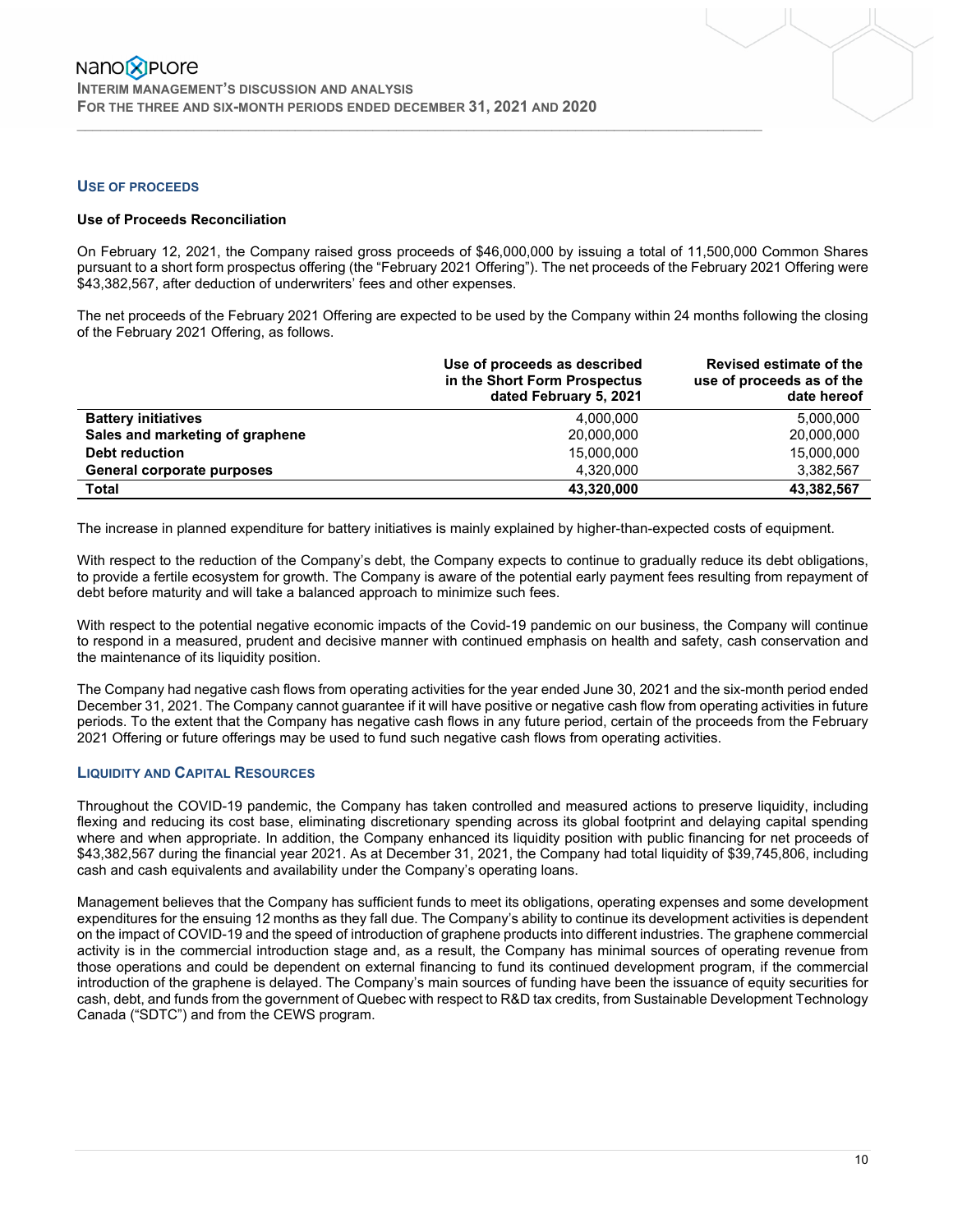### **OFF-BALANCE SHEET ARRANGEMENTS**

As of the date of this MD&A, the Company did not have any off-balance sheet arrangements, except for the commitment disclosed in the unaudited condensed interim consolidated financial statements for the three and six-month periods ended December 31, 2021 and 2020.

 $\mathcal{L}_\mathcal{L} = \{ \mathcal{L}_\mathcal{L} = \{ \mathcal{L}_\mathcal{L} = \{ \mathcal{L}_\mathcal{L} = \{ \mathcal{L}_\mathcal{L} = \{ \mathcal{L}_\mathcal{L} = \{ \mathcal{L}_\mathcal{L} = \{ \mathcal{L}_\mathcal{L} = \{ \mathcal{L}_\mathcal{L} = \{ \mathcal{L}_\mathcal{L} = \{ \mathcal{L}_\mathcal{L} = \{ \mathcal{L}_\mathcal{L} = \{ \mathcal{L}_\mathcal{L} = \{ \mathcal{L}_\mathcal{L} = \{ \mathcal{L}_\mathcal{$ 

Management believes that the Company will be able to meet its obligations with cash on hand, cash flows from operations and drawdowns under existing credit facilities.

### **FINANCIAL INSTRUMENTS AND RISK MANAGEMENT**

For a detailed description of the financial instruments and risk management associated with the Company and its activities, please refer to the consolidated financial statements for the years ended June 30, 2021 and 2020. These identified financial instruments and risks are consistent through the period.

### **OUTSTANDING SHARES**

As at February 9, 2022, the Company has:

- o 158,333,126 common shares issued and outstanding;
- $\circ$  3,455,399 options outstanding with expiry dates ranging between May 2, 2022 and September 21, 2026 with exercise prices between \$0.45 and \$6.44. If all the options were exercised, 3,455,399 shares would be issued for cash proceeds of \$5,986,330.

### **5. RELATED PARTY TRANSACTIONS**

For a detailed description of all related party transactions, please refer to the note 6 "Related party transactions" in the unaudited condensed interim consolidated financial statements for the three and six-month periods ended December 31, 2021 and 2020.

## **6. RISKS AND UNCERTAINTIES**

The operations of the Company are speculative due to the high-risk nature of its business, which is the acquisition, financing, technology and manufacturing. These risk factors could materially affect the Company's future operating results and could cause actual events to differ materially from those described in forward–looking information relating to the Company.

For a detailed description of risks and uncertainties, refer to the annual consolidated financial statements for the years ended June 30, 2021 and 2020.

# **7. ACCOUNTING POLICIES**

#### **CRITICAL ACCOUNTING JUDGMENTS AND ESTIMATES**

The preparation of consolidated financial statements requires management to make estimates and judgments about the future. Management periodically reviews these estimates, which are based on historical experience, changes in the business environment and other factors, including expectations of future events, that management considers reasonable under the circumstances. The estimates involve judgments we make based on the information available. However, accounting estimates could result in outcomes that require a material adjustment to the carrying amount of the asset or liability affected in future periods.

The Company based its assumptions and estimates on parameters available when the consolidated financial statements were prepared. However, existing circumstances and assumptions about future developments may change due to market events or to circumstances beyond the Company's control. Such changes are reflected in the assumptions when they occur. This discussion addresses only those estimates that we consider important based on the degree of uncertainty and the likelihood of a material impact if we had used different estimates. There are many other areas in which we use estimates about uncertain matters.